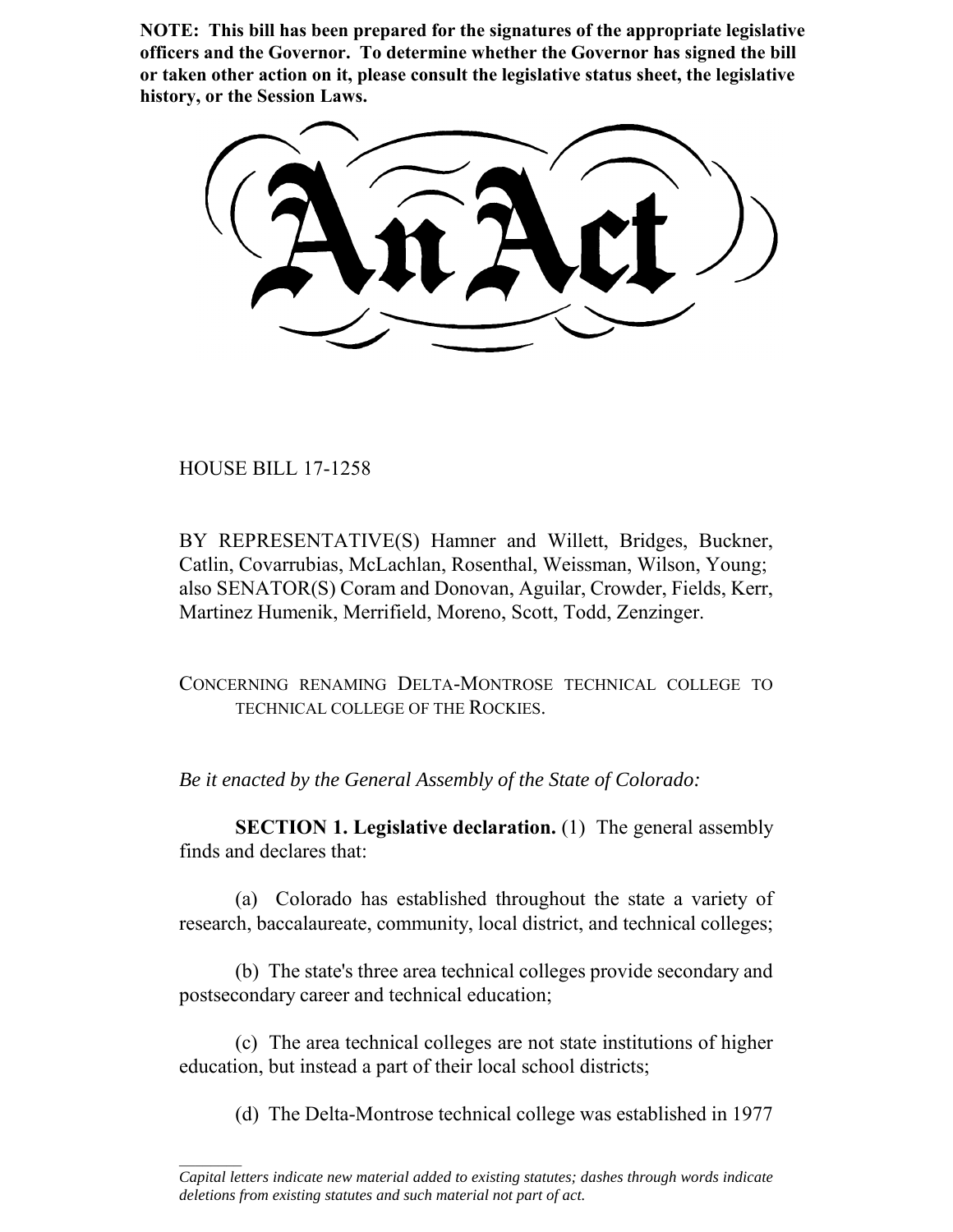as a partnership between the Delta and Montrose school districts;

(e) The Delta-Montrose technical college provides career and technical education at secondary and postsecondary levels to students across a variety of geographic areas and communities in western Colorado;

(f) The Delta-Montrose technical college offers postsecondary certificates in important areas such as practical nursing, nurse assistants, emergency medical services, law enforcement, computer-aided design, early childhood, automotive, cosmetology, barbering, massage therapy, and business;

(g) Given some of the changing economic conditions of Colorado's western slope, maintaining a variety of postsecondary options, including a strong and vibrant career and technical education system, is critical; and

(h) Changing the name of Delta-Montrose technical college reflects the larger geographical boundaries of the technical college today and will enhance the geographic and reputational distinctiveness of the college.

(2) Therefore, the general assembly declares that to promote the availability of career and technical education throughout its service area, the Delta-Montrose technical college's name should be changed to the "technical college of the Rockies".

**SECTION 2.** In Colorado Revised Statutes, 23-60-103, **amend** the introductory portion and (1) as follows:

**23-60-103. Definitions.** As used in this article ARTICLE 60, unless the context otherwise requires:

(1) "Area technical college" means a school offering approved postsecondary vocational programs for credit, operated by a local school district or by a board of cooperative services, and designated by the general assembly as an area technical college in conformity with standards established by the state board for community colleges and occupational education. Tuition rates and fees charged any person not enrolled in a secondary school curriculum shall MUST be uniform for any group classification. For the purposes of this article ARTICLE 60, the following schools are declared to be area technical colleges: The Emily Griffith

PAGE 2-HOUSE BILL 17-1258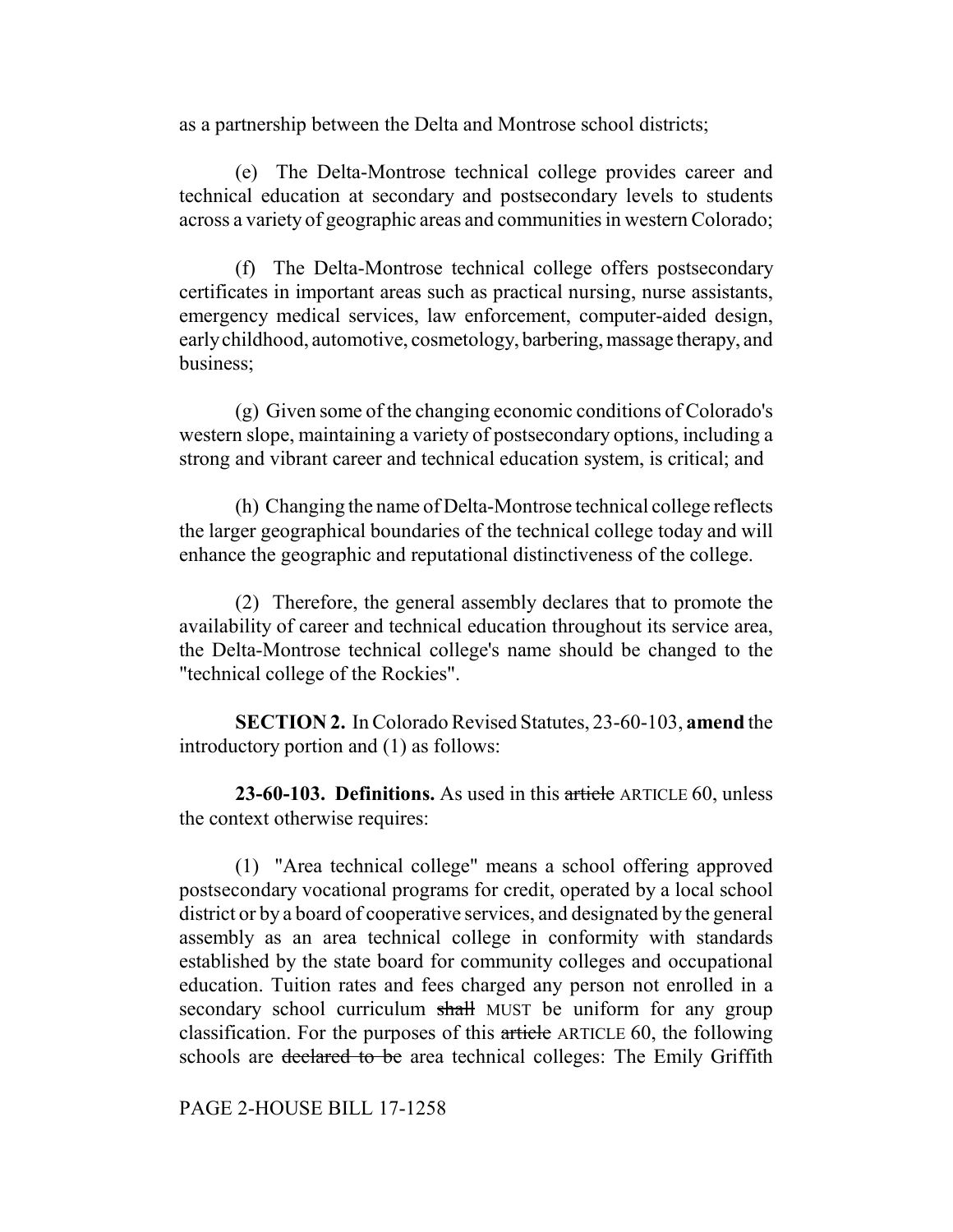technical college, the Delta-Montrose technical college OF THE ROCKIES, and the Pickens technical college.

**SECTION 3. Act subject to petition - effective date.** This act takes effect at 12:01 a.m. on the day following the expiration of the ninety-day period after final adjournment of the general assembly (August 9, 2017, if adjournment sine die is on May 10, 2017); except that, if a referendum petition is filed pursuant to section 1 (3) of article V of the state constitution against this act or an item, section, or part of this act within such period, then the act, item, section, or part will not take effect unless